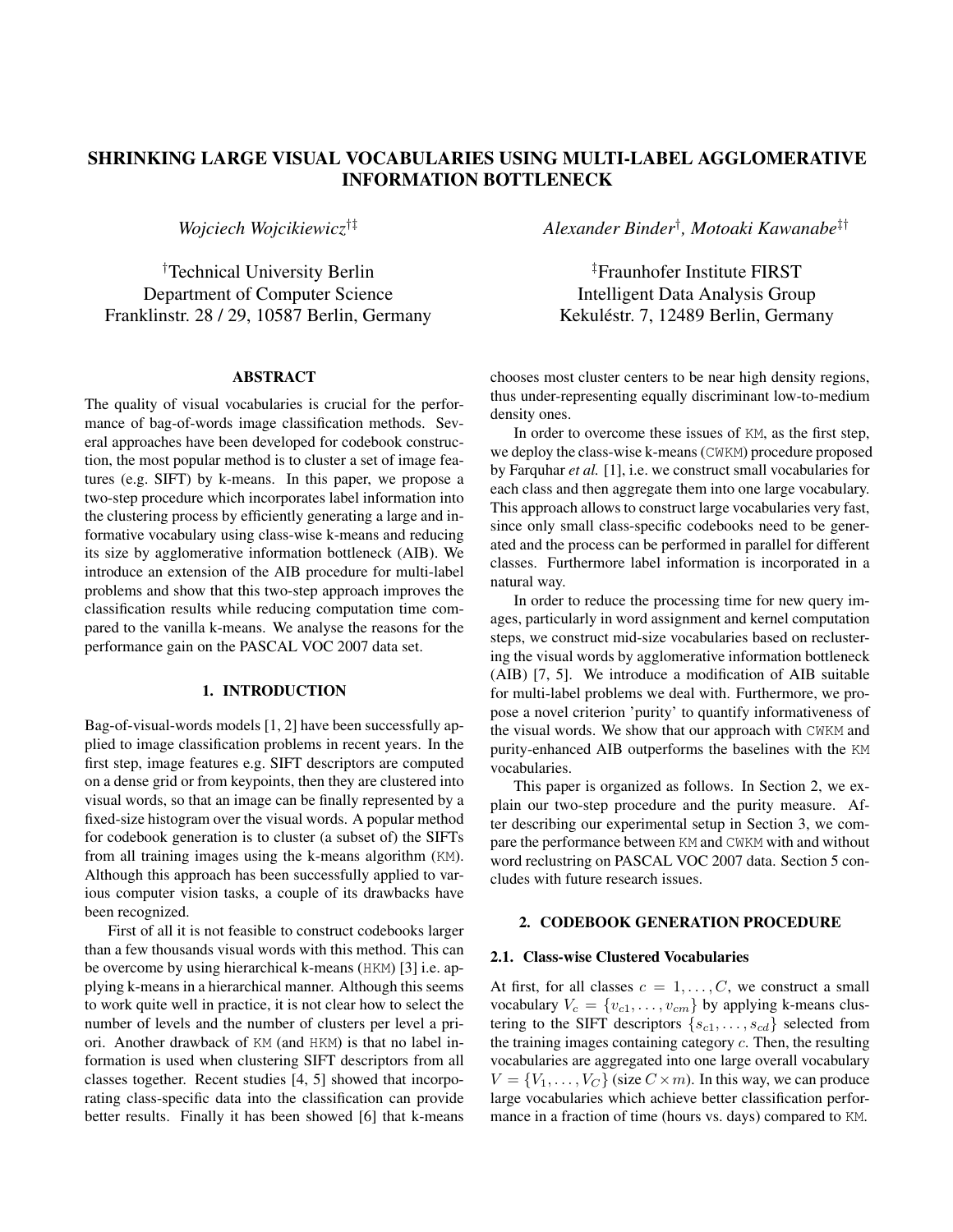#### 2.2. Multi-label Agglomerative Information Bottleneck

The information bottleneck technique creates a compact representation of the inputs, while keeping supervised label information. Since image annotation requires multiple labels in general, we need to consider the label indicator Y which takes  $2^{|C|}$  different states.

Let  $W$  and  $W$  be the original and shrunk vocabularies, respectively. AIB clusters words in a hierarchical manner based on the decrease in the mutual information  $I(Y, W)$ . That means AIB starts with a trivial partition  $\tilde{W}_0$  where each cluster is represented by a word from  $W$  and at each step i it creates a new partition  $\tilde{W}_i$  by merging two clusters from vocabulary  $\tilde{W}_{i-1}$  into a single new component such that the merging loss  $I(Y, \tilde{W}_{i-1}) - I(Y, \tilde{W}_i)$  is minimized.

In order to avoid probability estimation and implementation problems due to the large number of states of  $Y$ , we propose a modification of the agglomerative information bottleneck. Our idea is replacing  $I(Y, W)$  by its upper bond  $\sum_{c=1}^{|C|} I(Y_c, \tilde{W})$ , where  $Y_c \in \{1, -1\}$  is the binary indicator for each class c. When two clusters  $(\tilde{w}_i, \tilde{w}_j)$  are merged into  $\tilde{w}_*$ , the probabilities in information bottleneck are changed as

$$
P(\tilde{w}_*|w) = \begin{cases} 1 & w \in \tilde{w}_i \text{ or } w \in \tilde{w}_j \\ 0 & \text{otherwise} \end{cases}
$$
 (1)

$$
P(y|\tilde{w}_*) = \frac{P(\tilde{w}_i)}{P(\tilde{w}_*)} P(y|\tilde{w}_i) + \frac{P(\tilde{w}_j)}{P(\tilde{w}_*)} P(y|\tilde{w}_j), \quad (2)
$$

$$
P(\tilde{w}_*) = P(\tilde{w}_i) + P(\tilde{w}_j). \tag{3}
$$

At each step, AIB merges the pair of clusters which minimizes the merge loss

$$
\delta I(Y, \tilde{W}) := \sum_{c=1}^{|C|} I(Y_c, \tilde{W}_{before}) - \sum_{c=1}^{|C|} I(Y_c, \tilde{W}_{after})
$$
  
= {P(\tilde{w}\_i) + P(\tilde{w}\_j)}  $\sum_{c=1}^{|C|} D_{JS}(P(y_c|\tilde{w}_i), P(y_c|\tilde{w}_j)),$  (4)

where  $D_{\text{JS}}$  is the Jensen-Shannon divergence defined with Kullback-Leibler divergence D as

$$
D_{\text{JS}}(P(y_c|\tilde{w}_i), P(y_c|\tilde{w}_j)) := P(\tilde{w}_i)D(P(y_c|\tilde{w}_i)||P(y_c|\tilde{w}_*))
$$
  
+
$$
P(\tilde{w}_j)D(P(y_c|\tilde{w}_j)||P(y_c|\tilde{w}_*)).
$$
 (5)

#### 2.3. Purity Measure

When selecting visual words, we need a ranking criterion. We introduce a novel ranking criterion here, called *purity measure* as it measures the average importance of a word with respect to the object classes.

Let  $c = 1, \ldots, C$  be an object category,  $y_c \in \{1, -1\}$  be the indicator of the class c, and  $w \in \{1, \ldots, |W|\}$  be a visual word in a vocabulary  $W$ . Suppose that we have the joint

probability  $P(y_c, w)$ , where  $\sum_{y_c}\sum_w P(y_c, w) = 1$ . We propose a purity measure of the word  $w$  for class  $c$  by Kullback-Leibler divergence as:

$$
\rho_c(w) := \sum_{y_c=\pm 1} P(y_c|w) \log \frac{P(y_c|w)}{P(y_c)}
$$
(6)

This measure is zero if the occurence of word  $w$  is independent of the label  $c$ , it is greater than zero otherwise. The final ranking criterion used in this paper is the average purity over the object classes:

$$
r(w) := \frac{1}{C} \sum_{c=1}^{C} \frac{\rho_c(w)}{\rho_c^{\max}},
$$
 (7)

where  $\rho_c^{\max} := \max\{-\log P(y_c = 1), -\log P(y_c = -1)\}\$ is the maximum value of  $\rho_c(w)$  introduced for compensating the unbalanced class probabilities  $P(y_c)$ .

#### 2.4. Shrinking Large Codebooks

Different approaches can be used to reduce the size of a visual vocabulary. In this paper we are mainly interested in the multi-label AIB algorithm as it retains label information. We compare several methods:

- purity: Select purest words, do not apply AIB.
- AIB center: New visual words are the centers of clusters created by AIB.
- AIB purity: New visual words are the set of most pure words from each cluster created by AIB.
- AIB genuine: Use the word assignments from CWKM20000, sum up occurence frequencies of words in each AIB cluster. $<sup>1</sup>$ </sup>

#### 2.5. Related Work

Farquhar *et al.* [1] applied dimensionality reduction (e.g. PCA and PLS) to the large vocabularies obtained by CWKM in order to get compact representations, but it does not alleviate the word assignment and projection onto a low-dimensional subspace is hard to interpret. Fulkerson *et al.* [5] also proposed a two-step approach similar to AIB genuine by using AIB class-wise to shrink large HKM vocabularies. However, from our experiences, HKM generally performs significantly worse than CWKM (0.453 vs. 0.475 in mean AP score) and is sensitive with respect to the choice of cell per level. Furthermore, the results show that AIB genuine does not improve KM in mid vocabulary sizes (see Table 1). Thus, we propose to use a reduced vocabulary and perform word assignment instead.

<sup>&</sup>lt;sup>1</sup>Assigning image features to nearest visual words is part of the bag-ofwords pipeline and needs to be done for every image we want to classify. AIB genuine uses the assignments of CWKM20000 and simply sums up the frequency counts for each word in an AIB cluster. Thus no distortions are introduced as no further word assignment is needed, but computing the assignments for CWKM20000 is slow and requires the large codebook.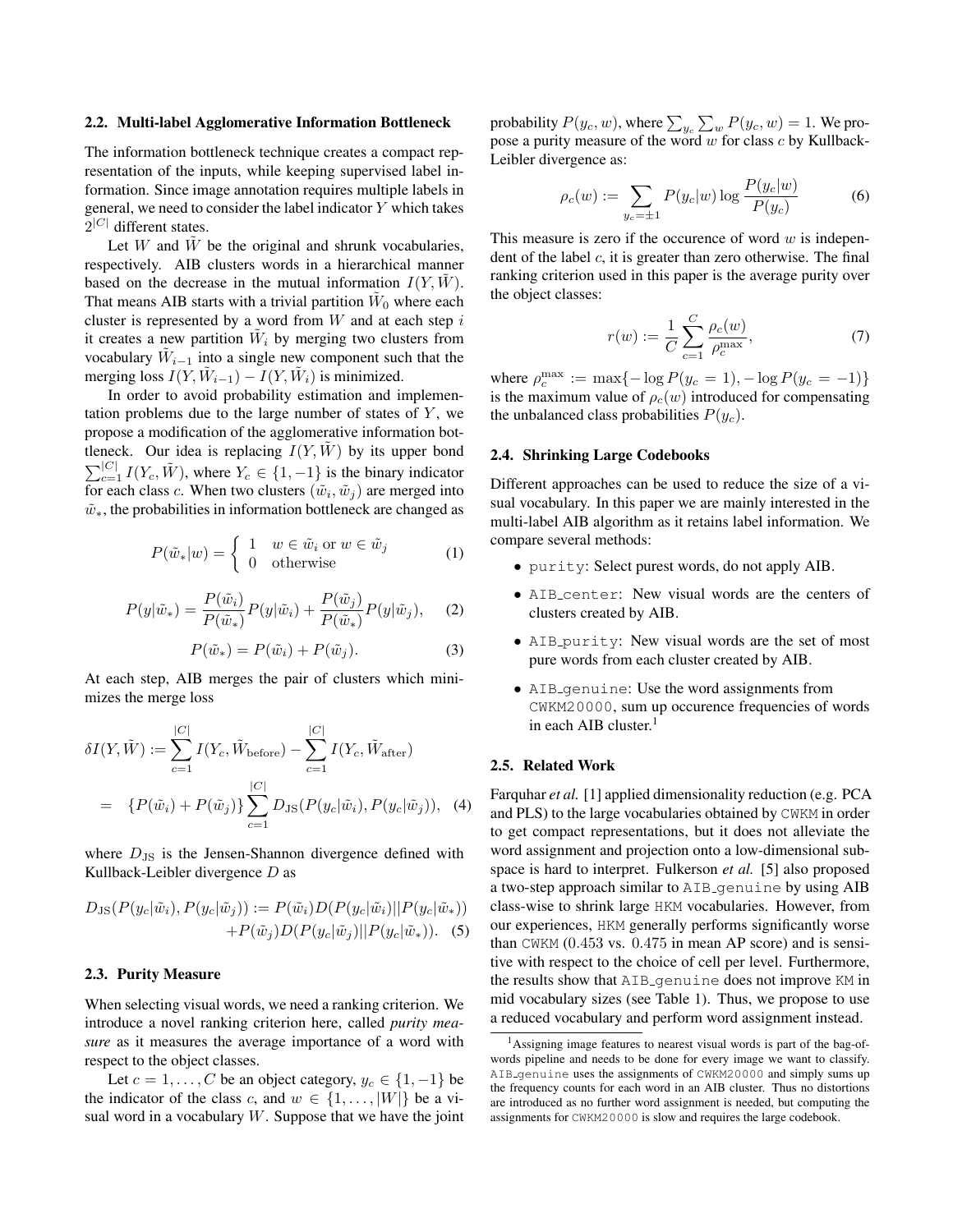#### 3. EXPERIMENTAL SETUP

In our experiments we used the VOC 2007 data set [8] containing 9963 images of 20 object classes. We used the official split into training, validation and test and employed a histograms of visual words (HoW) representations based on SIFT descriptors over the grey channel and whole image extracted on a dense grid of pitch six. Our choice of kernel function is the  $\chi^2$  kernel, the kernel width was set to be the mean of the  $\chi^2$  distances between all pairs of training samples.

The evaluation is based on precision-recall curves. The principal quantitative measure is average precision (AP) over all recall values. The regularization parameter  $C$  of the SVM was optimized on the validation data. We provide test results.

#### 4. RESULTS

We compared the class-wise clustered vocabulary with 20000 words (CWKM20000) with the standard 4000 words codebook (KM4000). The mean AP (MAP) gain over all classes for CWKM is 0.0205 (or 4.5 %), however, the maximal increase in AP is 0.0838 (or 33.2 %) for the class 'diningtable' and no class performs worse. We remark that the time needed for clustering is much less for CWKM, i.e. few hours vs. one week.

Since large vocabularies have disadvantages in terms of computation time<sup>2</sup>, we constructed mid-size vocabularies directly by CWKM, but also created codebooks in a two-step approach i.e. we first generated a large CWKM codebook (20000 words) and reduced its size. The results for different vocabulary sizes are summarized in Table 1. As can be seen the direct application of CWKM does not work too well (see second row), even worse than KM, however, the codebook construction is much faster. This can be explained by an insufficient number of words in the class-specific vocabularies e.g. in the 800 words case only 40 words per class are used, which is probably not enough to capture the relevant class information.

Much better results can be achieved when using a twostep approach. For example when using AIB purity we obtain an average performance gain of up to 4%. However, the performance change is not uniformly distributed over the classes. Some classes perform much better, even up to 22%, few classes are doing worse (−3%) and the performance of the other classes does not change much at all. A potential explanation for this nonuniformity gives the negative correlation between performance change and absolute performance e.g. for the 4000 words vocabulary the correlation coefficient is −0.61 which means that classes which perform bad on KM (e.g. 'diningtable') have the largest performance gain, whereas classes which are classified well (e.g. 'person') do not perform better or even lose a bit.

So the question is why do classes like 'diningtable' perform so badly on KM compared to the two-step procedure.

| Method                   | 4000 words | 2000 words | 800 words |
|--------------------------|------------|------------|-----------|
| KМ                       | 45.45      | 44.42      | 41.23     |
| <b>CWKM</b>              | 45.15      | 44.01      | 40.23     |
| purity                   | 45.45      | 43.98      | 41.42     |
| AIB_center               | 45.51      | 44.68      | 42.18     |
| AIB_purity               | 46.30      | 45.14      | 42.98     |
| AIB <sub>-</sub> genuine | 45.58      | 45.03      | 43.24     |

**Table 1.** Results (MAP  $\times$  100) for VOC images. CWKM20000 result is 47.49.

We conjecture that these classes are not well represented by the KM vocabulary e.g. due to concentration on high-density regions in descriptor space. Since we are using class-wise clustering in the two-step procedure with a large number of words, each class is represented well in the CWKM20000 vocabulary. In fact, no class performs worse with the CWKM codebook compared to KM4000. So we have a better vocabulary and reduce it by a supervised method, AIB in this case. Therefore the new codebook represents those classes better than the direct KM approach and thus provides better results.

Comparing the different selection methods shows that selecting words solely based on purity value performs worst. This may be because ranking individual words does not take into account interactions between words e.g. it is possible that words which are related to only one (or few) classes or are located in some small subregion in descriptor space are ranked very high and are therefore selected, however, the vocabulary is not representative and does not perform well in this case. Methods taking into account the whole vocabulary (like AIB) provide better results. This claim is supported by figure 1. It shows from which class-specific vocabulary<sup>3</sup> the selected words come from. We see that selecting words based on purity value alone overemphasises some classes e.g. class 1 'aeroplane' or class 20 'tvmonitor' while almost ignoring other e.g. class 10 'cow'. In contrast to that AIB selection is balanced, thus much more representative.

When comparing AIB center and AIB purity, we see that the latter produces better results. We conjecture that AIB center performs worse as AIB does not take into account distances between words in a cluster i.e. clusters may consist of words located very far apart in descriptor space, thus taking the center of the cluster as new word does not make sense in such a case. Figure 2 shows the maximal distance between words from the same cluster for AIB and kmeans reclustering for different sizes. We see that the AIB clusters are much larger than the clusters created by k-means, this may be the reason why AIB center does not perform so well. However, we can motivate the use of AIB purity when regarding AIB clusters as groups of words containing similar information about the label vector  $Y$  i.e. by chosing

<sup>&</sup>lt;sup>2</sup>The time needed for histogram and kernel computation grows linearly with the number of words

<sup>3</sup>Note that CWKM is an aggregation of 20 class-specific vobabularies